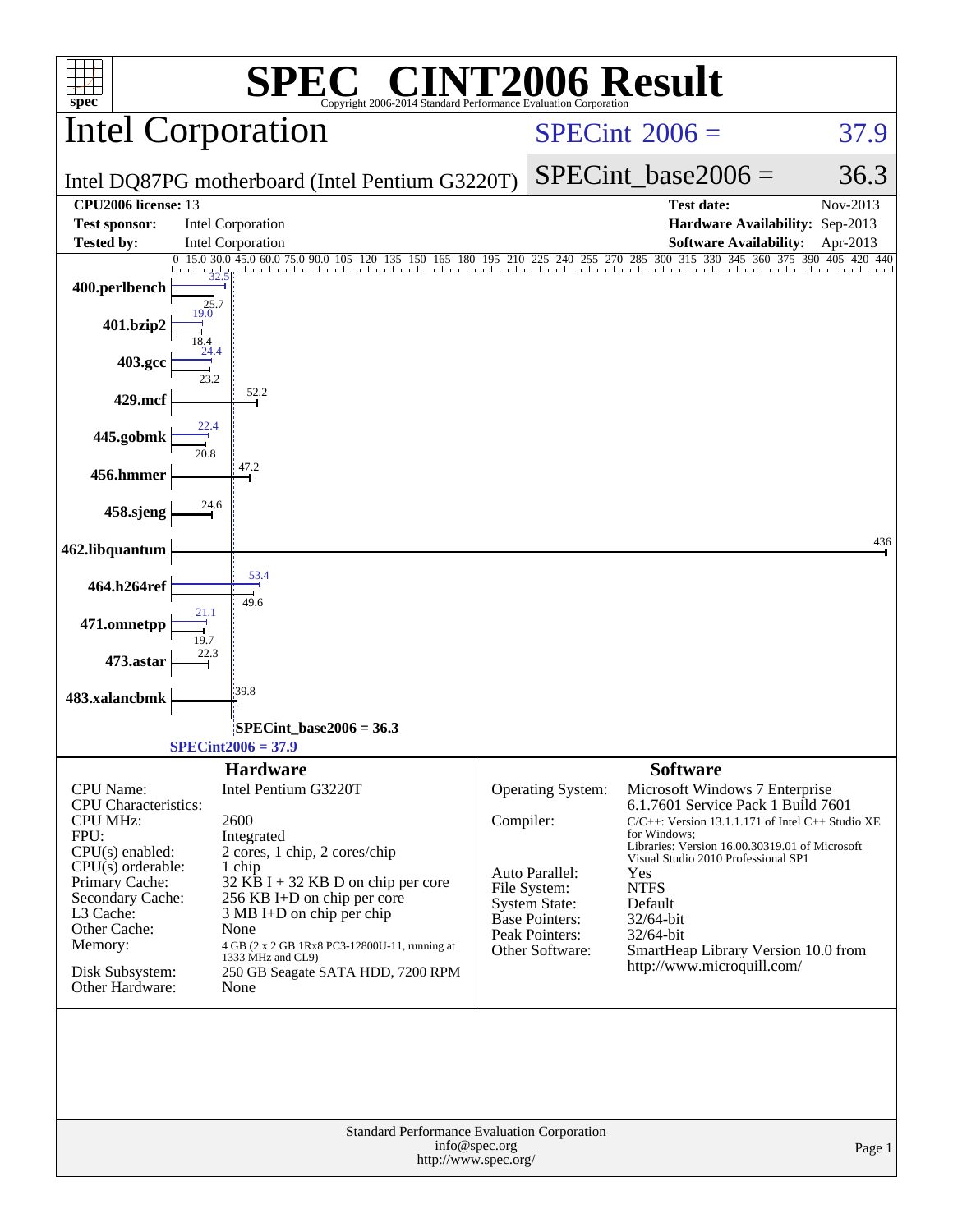

# Intel Corporation

## $SPECint2006 = 37.9$  $SPECint2006 = 37.9$

Intel DQ87PG motherboard (Intel Pentium G3220T)

SPECint base2006 =  $36.3$ 

**[CPU2006 license:](http://www.spec.org/auto/cpu2006/Docs/result-fields.html#CPU2006license)** 13 **[Test date:](http://www.spec.org/auto/cpu2006/Docs/result-fields.html#Testdate)** Nov-2013 **[Test sponsor:](http://www.spec.org/auto/cpu2006/Docs/result-fields.html#Testsponsor)** Intel Corporation **[Hardware Availability:](http://www.spec.org/auto/cpu2006/Docs/result-fields.html#HardwareAvailability)** Sep-2013 **[Tested by:](http://www.spec.org/auto/cpu2006/Docs/result-fields.html#Testedby)** Intel Corporation **[Software Availability:](http://www.spec.org/auto/cpu2006/Docs/result-fields.html#SoftwareAvailability)** Apr-2013

#### **[Results Table](http://www.spec.org/auto/cpu2006/Docs/result-fields.html#ResultsTable)**

|                         | <b>Base</b>                                      |       |                |       |                |       | <b>Peak</b>                                         |              |                |              |                |              |
|-------------------------|--------------------------------------------------|-------|----------------|-------|----------------|-------|-----------------------------------------------------|--------------|----------------|--------------|----------------|--------------|
| <b>Benchmark</b>        | <b>Seconds</b>                                   | Ratio | <b>Seconds</b> | Ratio | <b>Seconds</b> | Ratio | <b>Seconds</b>                                      | <b>Ratio</b> | <b>Seconds</b> | <b>Ratio</b> | <b>Seconds</b> | <b>Ratio</b> |
| $ 400.\text{perlbench}$ | 379                                              | 25.8  | 381            | 25.6  | 380            | 25.7  | 301                                                 | 32.5         | 300            | 32.6         | 302            | 32.4         |
| 401.bzip2               | 534                                              | 18.1  | 524            | 18.4  | 524            | 18.4  | 508                                                 | 19.0         | 508            | <b>19.0</b>  | 507            | 19.0         |
| $403.\text{gcc}$        | 348                                              | 23.2  | 348            | 23.1  | 348            | 23.2  | 329                                                 | 24.5         | 330            | 24.4         | <b>330</b>     | 24.4         |
| $429$ .mcf              | 174                                              | 52.5  | 175            | 52.2  | 176            | 51.9  | 174                                                 | 52.5         | 175            | 52,2         | 176            | 51.9         |
| $445$ .gobmk            | 504                                              | 20.8  | 504            | 20.8  | 505            | 20.8  | 469                                                 | 22.4         | 468            | 22.4         | 468            | 22.4         |
| 456.hmmer               | 198                                              | 47.2  | 198            | 47.1  | 196            | 47.7  | 198                                                 | 47.2         | 198            | 47.1         | 196            | 47.7         |
| $458$ sjeng             | 494                                              | 24.5  | 492            | 24.6  | 492            | 24.6  | 494                                                 | 24.5         | 492            | 24.6         | 492            | 24.6         |
| 462.libquantum          | 47.5                                             | 436   | 47.6           | 435   | 47.5           | 436   | 47.5                                                | 436          | 47.6           | 435          | 47.5           | 436          |
| 464.h264ref             | 446                                              | 49.6  | 446            | 49.6  | 446            | 49.7  | 414                                                 | 53.4         | 415            | 53.4         | 415            | 53.3         |
| 471.omnetpp             | 320                                              | 19.5  | 317            | 19.7  | 317            | 19.7  | 296                                                 | 21.1         | 297            | 21.1         | 296            | 21.1         |
| $473.$ astar            | 315                                              | 22.3  | 315            | 22.3  | 315            | 22.3  | 315                                                 | 22.3         | 315            | 22.3         | 315            | 22.3         |
| 483.xalancbmk           | 173                                              | 39.8  | 173            | 39.9  | 174            | 39.7  | 173                                                 | 39.8         | 173            | 39.9         | 174            | 39.7         |
|                         | Decute ennoan in the order in which they were my |       |                |       |                |       | Dold underlined text indicates a madian measurement |              |                |              |                |              |

Results appear in the [order in which they were run.](http://www.spec.org/auto/cpu2006/Docs/result-fields.html#RunOrder) Bold underlined text [indicates a median measurement.](http://www.spec.org/auto/cpu2006/Docs/result-fields.html#Median)

### **[Compiler Invocation Notes](http://www.spec.org/auto/cpu2006/Docs/result-fields.html#CompilerInvocationNotes)**

 To compile these binaries, the Intel Compiler 13.1 was set up to generate 64-bit binaries with the command: "ipsxe-comp-vars.bat intel64 vs2010" (shortcut provided in the Intel(r) Parallel Studio XE 2013 program folder)

#### **[Platform Notes](http://www.spec.org/auto/cpu2006/Docs/result-fields.html#PlatformNotes)**

 Sysinfo program C:\SPEC13.1/Docs/sysinfo \$Rev: 6775 \$ \$Date:: 2011-08-16 #\$ \8787f7622badcf24e01c368b1db4377c running on Clt00224D4FB715 Sat Nov 23 09:13:36 2013

 This section contains SUT (System Under Test) info as seen by some common utilities. To remove or add to this section, see: <http://www.spec.org/cpu2006/Docs/config.html#sysinfo>

 Trying 'systeminfo' : Microsoft Windows 7 Enterprise OS Version : 6.1.7601 Service Pack 1 Build 7601 System Manufacturer: INTEL\_ System Model : DQ87PG\_\_ Processor(s) : 1 Processor(s) Installed. [01]: Intel64 Family 6 Model 60 Stepping 3 GenuineIntel ~2600 Mhz BIOS Version : Intel(R) Corp. PGQ8710H.86A.0036.2013.0702.1908, 7/2/2013 Total Physical Memory: 3,749 MB

 Trying 'wmic cpu get /value' DeviceID : CPU0

Continued on next page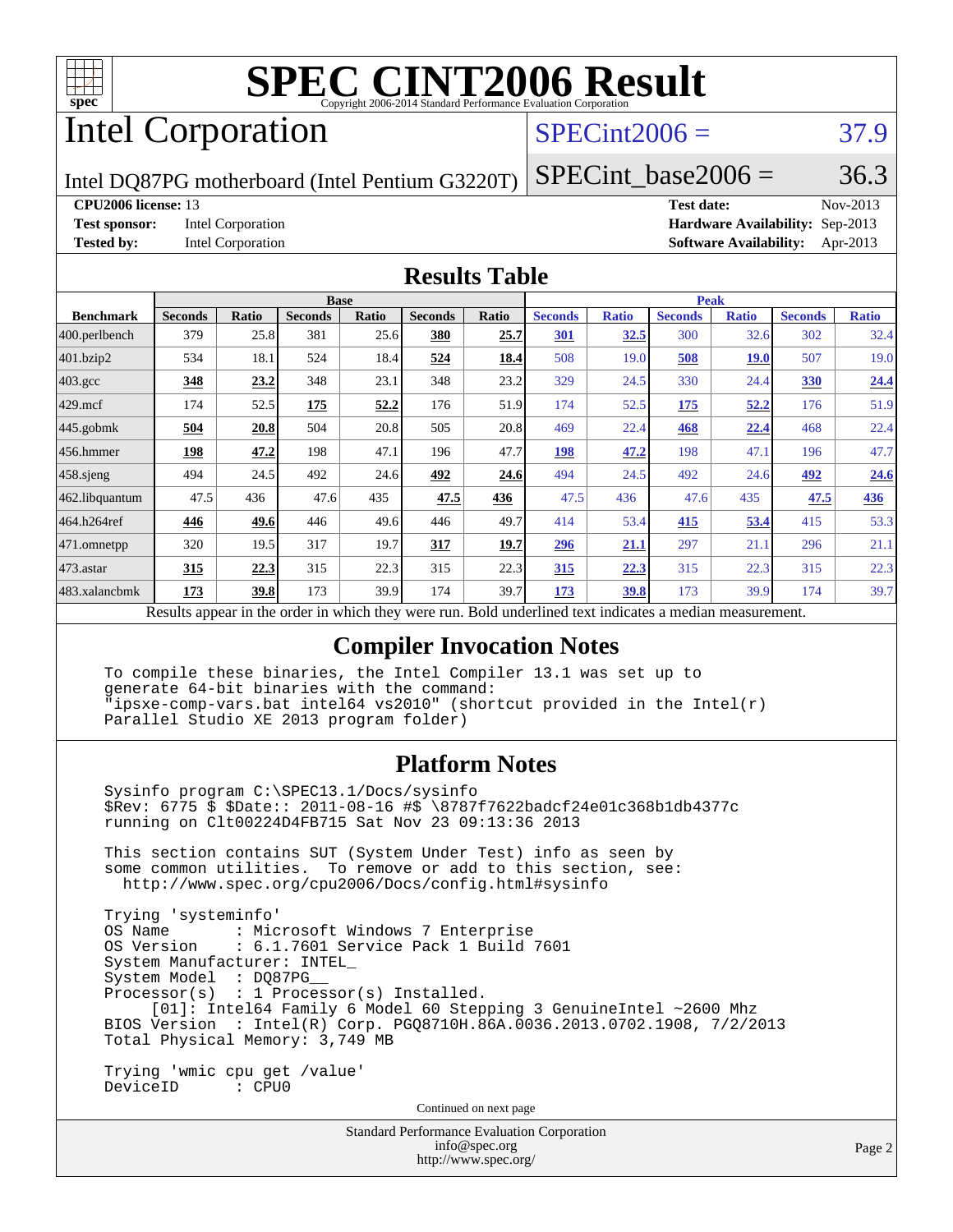

Intel Corporation

 $SPECint2006 = 37.9$  $SPECint2006 = 37.9$ 

SPECint base2006 =  $36.3$ 

Intel DQ87PG motherboard (Intel Pentium G3220T)

**[Test sponsor:](http://www.spec.org/auto/cpu2006/Docs/result-fields.html#Testsponsor)** Intel Corporation **[Hardware Availability:](http://www.spec.org/auto/cpu2006/Docs/result-fields.html#HardwareAvailability)** Sep-2013 **[Tested by:](http://www.spec.org/auto/cpu2006/Docs/result-fields.html#Testedby)** Intel Corporation **[Software Availability:](http://www.spec.org/auto/cpu2006/Docs/result-fields.html#SoftwareAvailability)** Apr-2013

**[CPU2006 license:](http://www.spec.org/auto/cpu2006/Docs/result-fields.html#CPU2006license)** 13 **[Test date:](http://www.spec.org/auto/cpu2006/Docs/result-fields.html#Testdate)** Nov-2013

#### **[Platform Notes \(Continued\)](http://www.spec.org/auto/cpu2006/Docs/result-fields.html#PlatformNotes)**

L2CacheSize : 512<br>L3CacheSize : 3072 L3CacheSize MaxClockSpeed : 2600 Name : Intel(R) Pentium(R) CPU G3220T @ 2.60GHz NumberOfCores : 2 NumberOfLogicalProcessors: 2

 (End of data from sysinfo program) BIOS: SATA mode set to RAID Windows Disk Driver: Intel Rapid Storage Technology 12.5.0.1066 Windows Chipset Driver: Intel Chipset Driver 9.4.0.1027

#### **[Component Notes](http://www.spec.org/auto/cpu2006/Docs/result-fields.html#ComponentNotes)**

 Tested systems can be used with Shin-G ATX case, PC Power and Cooling 1200W power supply Micron MT8JTF25664AZ-1G6 Series Memory DIMMs

#### **[General Notes](http://www.spec.org/auto/cpu2006/Docs/result-fields.html#GeneralNotes)**

 OMP\_NUM\_THREADS set to number of processors cores KMP\_AFFINITY set to granularity=fine,scatter Binaries compiled on a system with 1x Intel Core i7-860 CPU + 8GB memory using Windows 7 Enterprise 64-bit

### **[Base Compiler Invocation](http://www.spec.org/auto/cpu2006/Docs/result-fields.html#BaseCompilerInvocation)**

[C benchmarks](http://www.spec.org/auto/cpu2006/Docs/result-fields.html#Cbenchmarks):

[icl -Qvc10](http://www.spec.org/cpu2006/results/res2014q3/cpu2006-20140701-30248.flags.html#user_CCbase_intel_icc_vc10_9607f3ecbcdf68042245f068e51b40c1) [-Qstd=c99](http://www.spec.org/cpu2006/results/res2014q3/cpu2006-20140701-30248.flags.html#user_CCbase_intel_compiler_c99_mode_1a3d110e3041b3ad4466830521bdad2a)

[C++ benchmarks:](http://www.spec.org/auto/cpu2006/Docs/result-fields.html#CXXbenchmarks) [icl -Qvc10](http://www.spec.org/cpu2006/results/res2014q3/cpu2006-20140701-30248.flags.html#user_CXXbase_intel_icc_vc10_9607f3ecbcdf68042245f068e51b40c1)

## **[Base Portability Flags](http://www.spec.org/auto/cpu2006/Docs/result-fields.html#BasePortabilityFlags)**

 400.perlbench: [-DSPEC\\_CPU\\_P64](http://www.spec.org/cpu2006/results/res2014q3/cpu2006-20140701-30248.flags.html#b400.perlbench_basePORTABILITY_DSPEC_CPU_P64) [-DSPEC\\_CPU\\_WIN64\\_X64](http://www.spec.org/cpu2006/results/res2014q3/cpu2006-20140701-30248.flags.html#b400.perlbench_baseCPORTABILITY_DSPEC_CPU_WIN64_X64) [-DSPEC\\_CPU\\_NO\\_NEED\\_VA\\_COPY](http://www.spec.org/cpu2006/results/res2014q3/cpu2006-20140701-30248.flags.html#b400.perlbench_baseCPORTABILITY_DSPEC_CPU_NO_NEED_VA_COPY) 401.bzip2: [-DSPEC\\_CPU\\_P64](http://www.spec.org/cpu2006/results/res2014q3/cpu2006-20140701-30248.flags.html#suite_basePORTABILITY401_bzip2_DSPEC_CPU_P64) 403.gcc: [-DSPEC\\_CPU\\_P64](http://www.spec.org/cpu2006/results/res2014q3/cpu2006-20140701-30248.flags.html#suite_basePORTABILITY403_gcc_DSPEC_CPU_P64) [-DSPEC\\_CPU\\_WIN64](http://www.spec.org/cpu2006/results/res2014q3/cpu2006-20140701-30248.flags.html#b403.gcc_baseCPORTABILITY_DSPEC_CPU_WIN64) 429.mcf: [-DSPEC\\_CPU\\_P64](http://www.spec.org/cpu2006/results/res2014q3/cpu2006-20140701-30248.flags.html#suite_basePORTABILITY429_mcf_DSPEC_CPU_P64) 445.gobmk: [-DSPEC\\_CPU\\_P64](http://www.spec.org/cpu2006/results/res2014q3/cpu2006-20140701-30248.flags.html#suite_basePORTABILITY445_gobmk_DSPEC_CPU_P64) 456.hmmer: [-DSPEC\\_CPU\\_P64](http://www.spec.org/cpu2006/results/res2014q3/cpu2006-20140701-30248.flags.html#suite_basePORTABILITY456_hmmer_DSPEC_CPU_P64) 458.sjeng: [-DSPEC\\_CPU\\_P64](http://www.spec.org/cpu2006/results/res2014q3/cpu2006-20140701-30248.flags.html#suite_basePORTABILITY458_sjeng_DSPEC_CPU_P64) 462.libquantum: [-DSPEC\\_CPU\\_P64](http://www.spec.org/cpu2006/results/res2014q3/cpu2006-20140701-30248.flags.html#suite_basePORTABILITY462_libquantum_DSPEC_CPU_P64) 464.h264ref: [-DSPEC\\_CPU\\_P64](http://www.spec.org/cpu2006/results/res2014q3/cpu2006-20140701-30248.flags.html#suite_basePORTABILITY464_h264ref_DSPEC_CPU_P64) [-DWIN32](http://www.spec.org/cpu2006/results/res2014q3/cpu2006-20140701-30248.flags.html#b464.h264ref_baseCPORTABILITY_DWIN32) [-DSPEC\\_CPU\\_NO\\_INTTYPES](http://www.spec.org/cpu2006/results/res2014q3/cpu2006-20140701-30248.flags.html#b464.h264ref_baseCPORTABILITY_DSPEC_CPU_NO_INTTYPES)

Continued on next page

Standard Performance Evaluation Corporation [info@spec.org](mailto:info@spec.org) <http://www.spec.org/>

Page 3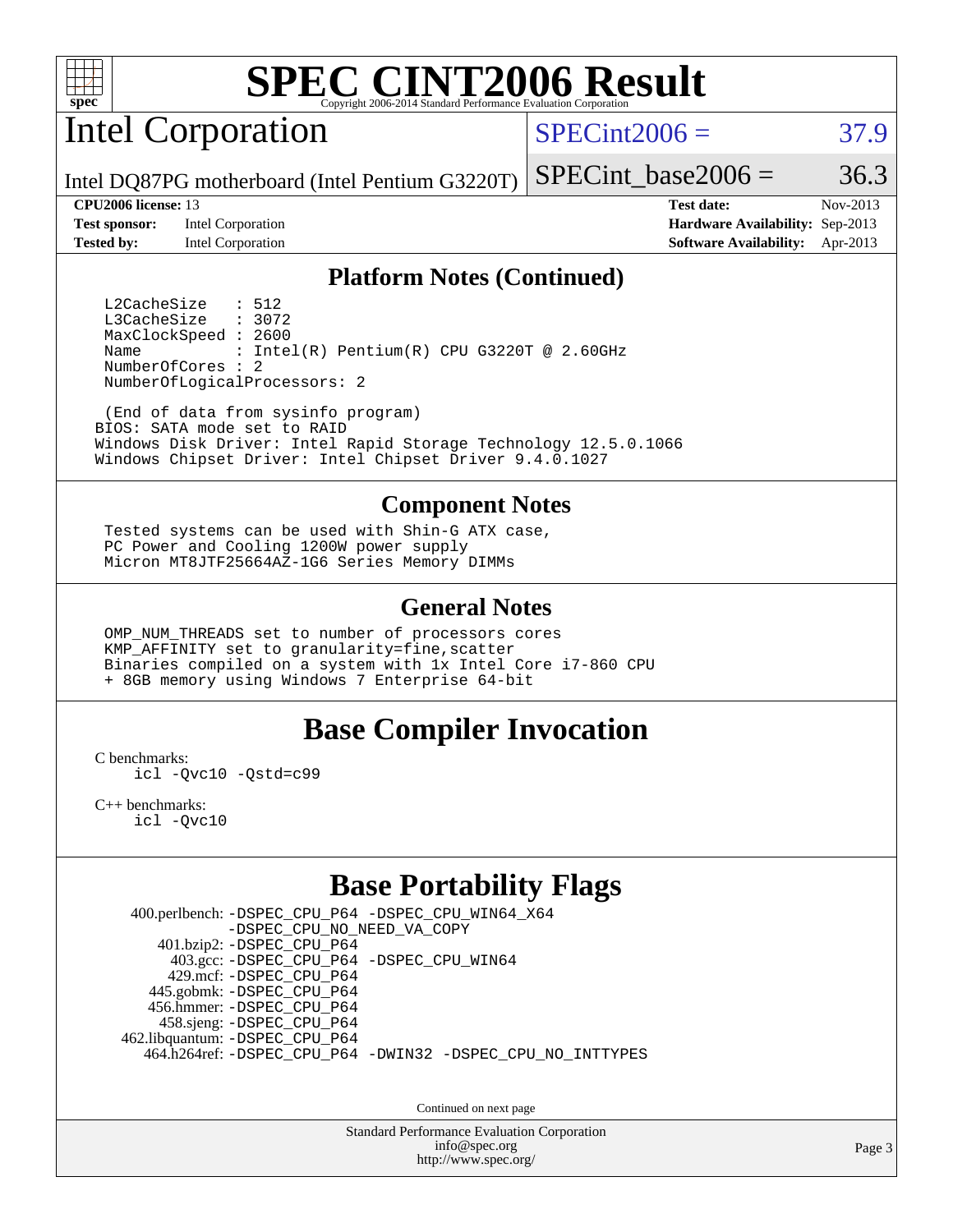

Intel Corporation

 $SPECint2006 = 37.9$  $SPECint2006 = 37.9$ 

Intel DQ87PG motherboard (Intel Pentium G3220T)

SPECint base2006 =  $36.3$ 

**[Test sponsor:](http://www.spec.org/auto/cpu2006/Docs/result-fields.html#Testsponsor)** Intel Corporation **[Hardware Availability:](http://www.spec.org/auto/cpu2006/Docs/result-fields.html#HardwareAvailability)** Sep-2013

**[CPU2006 license:](http://www.spec.org/auto/cpu2006/Docs/result-fields.html#CPU2006license)** 13 **[Test date:](http://www.spec.org/auto/cpu2006/Docs/result-fields.html#Testdate)** Nov-2013 **[Tested by:](http://www.spec.org/auto/cpu2006/Docs/result-fields.html#Testedby)** Intel Corporation **[Software Availability:](http://www.spec.org/auto/cpu2006/Docs/result-fields.html#SoftwareAvailability)** Apr-2013

## **[Base Portability Flags \(Continued\)](http://www.spec.org/auto/cpu2006/Docs/result-fields.html#BasePortabilityFlags)**

 471.omnetpp: [-DSPEC\\_CPU\\_P64](http://www.spec.org/cpu2006/results/res2014q3/cpu2006-20140701-30248.flags.html#suite_basePORTABILITY471_omnetpp_DSPEC_CPU_P64) [-DSPEC\\_CPU\\_WIN64](http://www.spec.org/cpu2006/results/res2014q3/cpu2006-20140701-30248.flags.html#b471.omnetpp_baseCXXPORTABILITY_DSPEC_CPU_WIN64) 473.astar: [-DSPEC\\_CPU\\_P64](http://www.spec.org/cpu2006/results/res2014q3/cpu2006-20140701-30248.flags.html#suite_basePORTABILITY473_astar_DSPEC_CPU_P64) 483.xalancbmk: [-DSPEC\\_CPU\\_P64](http://www.spec.org/cpu2006/results/res2014q3/cpu2006-20140701-30248.flags.html#suite_basePORTABILITY483_xalancbmk_DSPEC_CPU_P64) [-Qoption,cpp,--no\\_wchar\\_t\\_keyword](http://www.spec.org/cpu2006/results/res2014q3/cpu2006-20140701-30248.flags.html#user_baseCXXPORTABILITY483_xalancbmk_f-no_wchar_t_keyword_ec0ad4495a16b4e858bfcb29d949d25d)

**[Base Optimization Flags](http://www.spec.org/auto/cpu2006/Docs/result-fields.html#BaseOptimizationFlags)**

[C benchmarks](http://www.spec.org/auto/cpu2006/Docs/result-fields.html#Cbenchmarks):

[-QxSSE4.2](http://www.spec.org/cpu2006/results/res2014q3/cpu2006-20140701-30248.flags.html#user_CCbase_f-QxSSE42_372695bbe211719895df0310b324a1ca) [-Qipo](http://www.spec.org/cpu2006/results/res2014q3/cpu2006-20140701-30248.flags.html#user_CCbase_f-Qipo) [-O3](http://www.spec.org/cpu2006/results/res2014q3/cpu2006-20140701-30248.flags.html#user_CCbase_f-O3) [-Qprec-div-](http://www.spec.org/cpu2006/results/res2014q3/cpu2006-20140701-30248.flags.html#user_CCbase_f-Qprec-div-) [-Qopt-prefetch](http://www.spec.org/cpu2006/results/res2014q3/cpu2006-20140701-30248.flags.html#user_CCbase_f-Qprefetch_37c211608666b9dff9380561f602f0a8) [-Qparallel](http://www.spec.org/cpu2006/results/res2014q3/cpu2006-20140701-30248.flags.html#user_CCbase_f-Qparallel) [-Qauto-ilp32](http://www.spec.org/cpu2006/results/res2014q3/cpu2006-20140701-30248.flags.html#user_CCbase_f-Qauto-ilp32) [/F512000000](http://www.spec.org/cpu2006/results/res2014q3/cpu2006-20140701-30248.flags.html#user_CCbase_set_stack_space_98438a10eb60aa5f35f4c79d9b9b27b1)

[C++ benchmarks:](http://www.spec.org/auto/cpu2006/Docs/result-fields.html#CXXbenchmarks)

[-QxSSE4.2](http://www.spec.org/cpu2006/results/res2014q3/cpu2006-20140701-30248.flags.html#user_CXXbase_f-QxSSE42_372695bbe211719895df0310b324a1ca) [-Qipo](http://www.spec.org/cpu2006/results/res2014q3/cpu2006-20140701-30248.flags.html#user_CXXbase_f-Qipo) [-O3](http://www.spec.org/cpu2006/results/res2014q3/cpu2006-20140701-30248.flags.html#user_CXXbase_f-O3) [-Qprec-div-](http://www.spec.org/cpu2006/results/res2014q3/cpu2006-20140701-30248.flags.html#user_CXXbase_f-Qprec-div-) [-Qopt-prefetch](http://www.spec.org/cpu2006/results/res2014q3/cpu2006-20140701-30248.flags.html#user_CXXbase_f-Qprefetch_37c211608666b9dff9380561f602f0a8) [-Qcxx-features](http://www.spec.org/cpu2006/results/res2014q3/cpu2006-20140701-30248.flags.html#user_CXXbase_f-Qcxx_features_dbf36c8a6dba956e22f1645e4dcd4d98) [-Qauto-ilp32](http://www.spec.org/cpu2006/results/res2014q3/cpu2006-20140701-30248.flags.html#user_CXXbase_f-Qauto-ilp32) [/F512000000](http://www.spec.org/cpu2006/results/res2014q3/cpu2006-20140701-30248.flags.html#user_CXXbase_set_stack_space_98438a10eb60aa5f35f4c79d9b9b27b1) [shlW64M.lib](http://www.spec.org/cpu2006/results/res2014q3/cpu2006-20140701-30248.flags.html#user_CXXbase_SmartHeap64_c4f7f76711bdf8c0633a5c1edf6e5396) [-link /FORCE:MULTIPLE](http://www.spec.org/cpu2006/results/res2014q3/cpu2006-20140701-30248.flags.html#user_CXXbase_link_force_multiple2_070fe330869edf77077b841074b8b0b6)

### **[Base Other Flags](http://www.spec.org/auto/cpu2006/Docs/result-fields.html#BaseOtherFlags)**

[C benchmarks](http://www.spec.org/auto/cpu2006/Docs/result-fields.html#Cbenchmarks):

403.gcc: [-Dalloca=\\_alloca](http://www.spec.org/cpu2006/results/res2014q3/cpu2006-20140701-30248.flags.html#b403.gcc_baseEXTRA_CFLAGS_Dalloca_be3056838c12de2578596ca5467af7f3)

**[Peak Compiler Invocation](http://www.spec.org/auto/cpu2006/Docs/result-fields.html#PeakCompilerInvocation)**

[C benchmarks](http://www.spec.org/auto/cpu2006/Docs/result-fields.html#Cbenchmarks): [icl -Qvc10](http://www.spec.org/cpu2006/results/res2014q3/cpu2006-20140701-30248.flags.html#user_CCpeak_intel_icc_vc10_9607f3ecbcdf68042245f068e51b40c1) [-Qstd=c99](http://www.spec.org/cpu2006/results/res2014q3/cpu2006-20140701-30248.flags.html#user_CCpeak_intel_compiler_c99_mode_1a3d110e3041b3ad4466830521bdad2a)

[C++ benchmarks:](http://www.spec.org/auto/cpu2006/Docs/result-fields.html#CXXbenchmarks) [icl -Qvc10](http://www.spec.org/cpu2006/results/res2014q3/cpu2006-20140701-30248.flags.html#user_CXXpeak_intel_icc_vc10_9607f3ecbcdf68042245f068e51b40c1)

## **[Peak Portability Flags](http://www.spec.org/auto/cpu2006/Docs/result-fields.html#PeakPortabilityFlags)**

Same as Base Portability Flags

## **[Peak Optimization Flags](http://www.spec.org/auto/cpu2006/Docs/result-fields.html#PeakOptimizationFlags)**

[C benchmarks](http://www.spec.org/auto/cpu2006/Docs/result-fields.html#Cbenchmarks):

 400.perlbench: [-QxSSE4.2](http://www.spec.org/cpu2006/results/res2014q3/cpu2006-20140701-30248.flags.html#user_peakPASS2_CFLAGSPASS2_LDFLAGS400_perlbench_f-QxSSE42_372695bbe211719895df0310b324a1ca)(pass 2) [-Qprof\\_gen](http://www.spec.org/cpu2006/results/res2014q3/cpu2006-20140701-30248.flags.html#user_peakPASS1_CFLAGSPASS1_LDFLAGS400_perlbench_Qprof_gen)(pass 1) [-Qprof\\_use](http://www.spec.org/cpu2006/results/res2014q3/cpu2006-20140701-30248.flags.html#user_peakPASS2_CFLAGSPASS2_LDFLAGS400_perlbench_Qprof_use)(pass 2) [-Qipo](http://www.spec.org/cpu2006/results/res2014q3/cpu2006-20140701-30248.flags.html#user_peakOPTIMIZE400_perlbench_f-Qipo) [-O3](http://www.spec.org/cpu2006/results/res2014q3/cpu2006-20140701-30248.flags.html#user_peakOPTIMIZE400_perlbench_f-O3) [-Qprec-div-](http://www.spec.org/cpu2006/results/res2014q3/cpu2006-20140701-30248.flags.html#user_peakOPTIMIZE400_perlbench_f-Qprec-div-) [-Qansi-alias](http://www.spec.org/cpu2006/results/res2014q3/cpu2006-20140701-30248.flags.html#user_peakOPTIMIZE400_perlbench_f-Qansi-alias) [-Qopt-prefetch](http://www.spec.org/cpu2006/results/res2014q3/cpu2006-20140701-30248.flags.html#user_peakOPTIMIZE400_perlbench_f-Qprefetch_37c211608666b9dff9380561f602f0a8)  $-\tilde{Q}$ auto-ilp32 [/F512000000](http://www.spec.org/cpu2006/results/res2014q3/cpu2006-20140701-30248.flags.html#user_peakEXTRA_LDFLAGS400_perlbench_set_stack_space_98438a10eb60aa5f35f4c79d9b9b27b1) [shlW64M.lib](http://www.spec.org/cpu2006/results/res2014q3/cpu2006-20140701-30248.flags.html#user_peakEXTRA_LIBS400_perlbench_SmartHeap64_c4f7f76711bdf8c0633a5c1edf6e5396)  [-link /FORCE:MULTIPLE](http://www.spec.org/cpu2006/results/res2014q3/cpu2006-20140701-30248.flags.html#user_peakLDOUT400_perlbench_link_force_multiple2_070fe330869edf77077b841074b8b0b6)

Continued on next page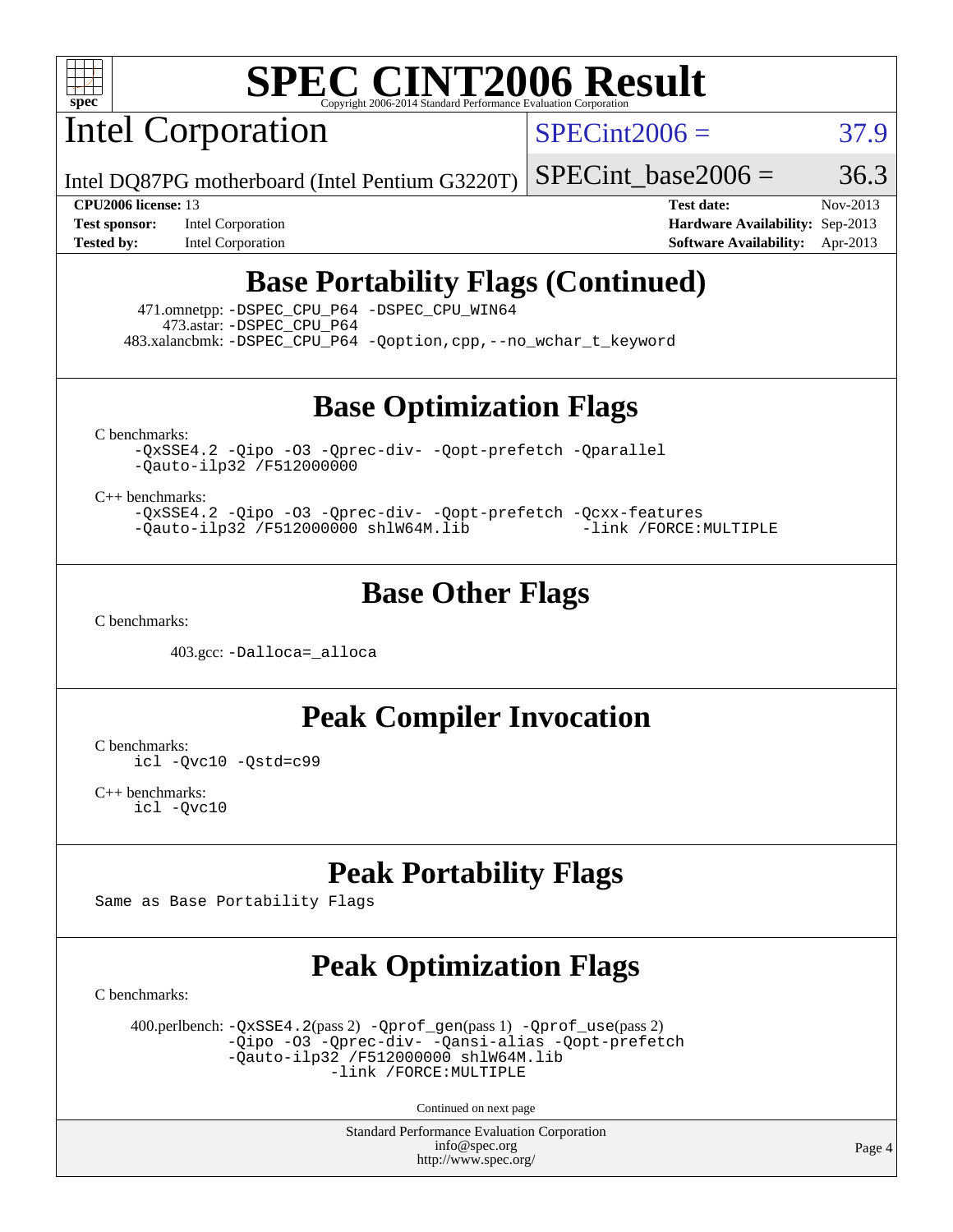

Intel Corporation

 $SPECint2006 = 37.9$  $SPECint2006 = 37.9$ 

Intel DQ87PG motherboard (Intel Pentium G3220T)

SPECint base2006 =  $36.3$ 

**[Tested by:](http://www.spec.org/auto/cpu2006/Docs/result-fields.html#Testedby)** Intel Corporation **[Software Availability:](http://www.spec.org/auto/cpu2006/Docs/result-fields.html#SoftwareAvailability)** Apr-2013

**[CPU2006 license:](http://www.spec.org/auto/cpu2006/Docs/result-fields.html#CPU2006license)** 13 **[Test date:](http://www.spec.org/auto/cpu2006/Docs/result-fields.html#Testdate)** Nov-2013 **[Test sponsor:](http://www.spec.org/auto/cpu2006/Docs/result-fields.html#Testsponsor)** Intel Corporation **[Hardware Availability:](http://www.spec.org/auto/cpu2006/Docs/result-fields.html#HardwareAvailability)** Sep-2013

# **[Peak Optimization Flags \(Continued\)](http://www.spec.org/auto/cpu2006/Docs/result-fields.html#PeakOptimizationFlags)**

 401.bzip2: [-QxSSE4.2](http://www.spec.org/cpu2006/results/res2014q3/cpu2006-20140701-30248.flags.html#user_peakPASS2_CFLAGSPASS2_LDFLAGS401_bzip2_f-QxSSE42_372695bbe211719895df0310b324a1ca)(pass 2) [-Qprof\\_gen](http://www.spec.org/cpu2006/results/res2014q3/cpu2006-20140701-30248.flags.html#user_peakPASS1_CFLAGSPASS1_LDFLAGS401_bzip2_Qprof_gen)(pass 1) [-Qprof\\_use](http://www.spec.org/cpu2006/results/res2014q3/cpu2006-20140701-30248.flags.html#user_peakPASS2_CFLAGSPASS2_LDFLAGS401_bzip2_Qprof_use)(pass 2) [-Qipo](http://www.spec.org/cpu2006/results/res2014q3/cpu2006-20140701-30248.flags.html#user_peakOPTIMIZE401_bzip2_f-Qipo) [-O3](http://www.spec.org/cpu2006/results/res2014q3/cpu2006-20140701-30248.flags.html#user_peakOPTIMIZE401_bzip2_f-O3) [-Qprec-div-](http://www.spec.org/cpu2006/results/res2014q3/cpu2006-20140701-30248.flags.html#user_peakOPTIMIZE401_bzip2_f-Qprec-div-) [-Qopt-prefetch](http://www.spec.org/cpu2006/results/res2014q3/cpu2006-20140701-30248.flags.html#user_peakOPTIMIZE401_bzip2_f-Qprefetch_37c211608666b9dff9380561f602f0a8) [-Qansi-alias](http://www.spec.org/cpu2006/results/res2014q3/cpu2006-20140701-30248.flags.html#user_peakOPTIMIZE401_bzip2_f-Qansi-alias) [-Qauto-ilp32](http://www.spec.org/cpu2006/results/res2014q3/cpu2006-20140701-30248.flags.html#user_peakCOPTIMIZE401_bzip2_f-Qauto-ilp32) [/F512000000](http://www.spec.org/cpu2006/results/res2014q3/cpu2006-20140701-30248.flags.html#user_peakEXTRA_LDFLAGS401_bzip2_set_stack_space_98438a10eb60aa5f35f4c79d9b9b27b1) 403.gcc: [-QxSSE4.2](http://www.spec.org/cpu2006/results/res2014q3/cpu2006-20140701-30248.flags.html#user_peakPASS2_CFLAGSPASS2_LDFLAGS403_gcc_f-QxSSE42_372695bbe211719895df0310b324a1ca)(pass 2) [-Qprof\\_gen](http://www.spec.org/cpu2006/results/res2014q3/cpu2006-20140701-30248.flags.html#user_peakPASS1_CFLAGSPASS1_LDFLAGS403_gcc_Qprof_gen)(pass 1) [-Qprof\\_use](http://www.spec.org/cpu2006/results/res2014q3/cpu2006-20140701-30248.flags.html#user_peakPASS2_CFLAGSPASS2_LDFLAGS403_gcc_Qprof_use)(pass 2) [-Qipo](http://www.spec.org/cpu2006/results/res2014q3/cpu2006-20140701-30248.flags.html#user_peakOPTIMIZE403_gcc_f-Qipo) [-O3](http://www.spec.org/cpu2006/results/res2014q3/cpu2006-20140701-30248.flags.html#user_peakOPTIMIZE403_gcc_f-O3) [-Qprec-div-](http://www.spec.org/cpu2006/results/res2014q3/cpu2006-20140701-30248.flags.html#user_peakOPTIMIZE403_gcc_f-Qprec-div-) [-Qauto-ilp32](http://www.spec.org/cpu2006/results/res2014q3/cpu2006-20140701-30248.flags.html#user_peakCOPTIMIZE403_gcc_f-Qauto-ilp32) [/F512000000](http://www.spec.org/cpu2006/results/res2014q3/cpu2006-20140701-30248.flags.html#user_peakEXTRA_LDFLAGS403_gcc_set_stack_space_98438a10eb60aa5f35f4c79d9b9b27b1)  $429$ .mcf: basepeak = yes 445.gobmk: [-QxSSE4.2](http://www.spec.org/cpu2006/results/res2014q3/cpu2006-20140701-30248.flags.html#user_peakPASS2_CFLAGSPASS2_LDFLAGS445_gobmk_f-QxSSE42_372695bbe211719895df0310b324a1ca)(pass 2) [-Qprof\\_gen](http://www.spec.org/cpu2006/results/res2014q3/cpu2006-20140701-30248.flags.html#user_peakPASS1_CFLAGSPASS1_LDFLAGS445_gobmk_Qprof_gen)(pass 1) [-Qprof\\_use](http://www.spec.org/cpu2006/results/res2014q3/cpu2006-20140701-30248.flags.html#user_peakPASS2_CFLAGSPASS2_LDFLAGS445_gobmk_Qprof_use)(pass 2) [-Qipo](http://www.spec.org/cpu2006/results/res2014q3/cpu2006-20140701-30248.flags.html#user_peakOPTIMIZE445_gobmk_f-Qipo) [-O2](http://www.spec.org/cpu2006/results/res2014q3/cpu2006-20140701-30248.flags.html#user_peakOPTIMIZE445_gobmk_f-O2) [-Qprec-div-](http://www.spec.org/cpu2006/results/res2014q3/cpu2006-20140701-30248.flags.html#user_peakOPTIMIZE445_gobmk_f-Qprec-div-) [-Qansi-alias](http://www.spec.org/cpu2006/results/res2014q3/cpu2006-20140701-30248.flags.html#user_peakOPTIMIZE445_gobmk_f-Qansi-alias) [-Qauto-ilp32](http://www.spec.org/cpu2006/results/res2014q3/cpu2006-20140701-30248.flags.html#user_peakCOPTIMIZE445_gobmk_f-Qauto-ilp32) [/F512000000](http://www.spec.org/cpu2006/results/res2014q3/cpu2006-20140701-30248.flags.html#user_peakEXTRA_LDFLAGS445_gobmk_set_stack_space_98438a10eb60aa5f35f4c79d9b9b27b1) 456.hmmer: basepeak = yes  $458 \text{.}$ sjeng: basepeak = yes  $462$ .libquantum: basepeak = yes 464.h264ref: [-QxSSE4.2](http://www.spec.org/cpu2006/results/res2014q3/cpu2006-20140701-30248.flags.html#user_peakPASS2_CFLAGSPASS2_LDFLAGS464_h264ref_f-QxSSE42_372695bbe211719895df0310b324a1ca)(pass 2) [-Qprof\\_gen](http://www.spec.org/cpu2006/results/res2014q3/cpu2006-20140701-30248.flags.html#user_peakPASS1_CFLAGSPASS1_LDFLAGS464_h264ref_Qprof_gen)(pass 1) [-Qprof\\_use](http://www.spec.org/cpu2006/results/res2014q3/cpu2006-20140701-30248.flags.html#user_peakPASS2_CFLAGSPASS2_LDFLAGS464_h264ref_Qprof_use)(pass 2) [-Qipo](http://www.spec.org/cpu2006/results/res2014q3/cpu2006-20140701-30248.flags.html#user_peakOPTIMIZE464_h264ref_f-Qipo) [-O3](http://www.spec.org/cpu2006/results/res2014q3/cpu2006-20140701-30248.flags.html#user_peakOPTIMIZE464_h264ref_f-O3) [-Qprec-div-](http://www.spec.org/cpu2006/results/res2014q3/cpu2006-20140701-30248.flags.html#user_peakOPTIMIZE464_h264ref_f-Qprec-div-) [-Qunroll2](http://www.spec.org/cpu2006/results/res2014q3/cpu2006-20140701-30248.flags.html#user_peakOPTIMIZE464_h264ref_f-Qunroll_1d9456aa650e77fc2a0cf43cef3fa08c) [-Qansi-alias](http://www.spec.org/cpu2006/results/res2014q3/cpu2006-20140701-30248.flags.html#user_peakOPTIMIZE464_h264ref_f-Qansi-alias) [-Qauto-ilp32](http://www.spec.org/cpu2006/results/res2014q3/cpu2006-20140701-30248.flags.html#user_peakCOPTIMIZE464_h264ref_f-Qauto-ilp32) [/F512000000](http://www.spec.org/cpu2006/results/res2014q3/cpu2006-20140701-30248.flags.html#user_peakEXTRA_LDFLAGS464_h264ref_set_stack_space_98438a10eb60aa5f35f4c79d9b9b27b1) [C++ benchmarks:](http://www.spec.org/auto/cpu2006/Docs/result-fields.html#CXXbenchmarks) 471.omnetpp: [-QxSSE4.2](http://www.spec.org/cpu2006/results/res2014q3/cpu2006-20140701-30248.flags.html#user_peakPASS2_CXXFLAGSPASS2_LDFLAGS471_omnetpp_f-QxSSE42_372695bbe211719895df0310b324a1ca)(pass 2) [-Qprof\\_gen](http://www.spec.org/cpu2006/results/res2014q3/cpu2006-20140701-30248.flags.html#user_peakPASS1_CXXFLAGSPASS1_LDFLAGS471_omnetpp_Qprof_gen)(pass 1) [-Qprof\\_use](http://www.spec.org/cpu2006/results/res2014q3/cpu2006-20140701-30248.flags.html#user_peakPASS2_CXXFLAGSPASS2_LDFLAGS471_omnetpp_Qprof_use)(pass 2) [-Qipo](http://www.spec.org/cpu2006/results/res2014q3/cpu2006-20140701-30248.flags.html#user_peakOPTIMIZE471_omnetpp_f-Qipo) [-O3](http://www.spec.org/cpu2006/results/res2014q3/cpu2006-20140701-30248.flags.html#user_peakOPTIMIZE471_omnetpp_f-O3) [-Qprec-div-](http://www.spec.org/cpu2006/results/res2014q3/cpu2006-20140701-30248.flags.html#user_peakOPTIMIZE471_omnetpp_f-Qprec-div-) [-Qansi-alias](http://www.spec.org/cpu2006/results/res2014q3/cpu2006-20140701-30248.flags.html#user_peakOPTIMIZE471_omnetpp_f-Qansi-alias) [-Qopt-ra-region-strategy=block](http://www.spec.org/cpu2006/results/res2014q3/cpu2006-20140701-30248.flags.html#user_peakOPTIMIZE471_omnetpp_f-Qopt-ra-region-strategy_d2240e80a5d9053a1fd400255dbf4159) [-Qauto-ilp32](http://www.spec.org/cpu2006/results/res2014q3/cpu2006-20140701-30248.flags.html#user_peakCXXOPTIMIZE471_omnetpp_f-Qauto-ilp32) [/F512000000](http://www.spec.org/cpu2006/results/res2014q3/cpu2006-20140701-30248.flags.html#user_peakEXTRA_LDFLAGS471_omnetpp_set_stack_space_98438a10eb60aa5f35f4c79d9b9b27b1) [shlW64M.lib](http://www.spec.org/cpu2006/results/res2014q3/cpu2006-20140701-30248.flags.html#user_peakEXTRA_LIBS471_omnetpp_SmartHeap64_c4f7f76711bdf8c0633a5c1edf6e5396) [-link /FORCE:MULTIPLE](http://www.spec.org/cpu2006/results/res2014q3/cpu2006-20140701-30248.flags.html#user_peakLDOUT471_omnetpp_link_force_multiple2_070fe330869edf77077b841074b8b0b6)  $473$ .astar: basepeak = yes  $483.xalanchmk: basepeak = yes$ 

## **[Peak Other Flags](http://www.spec.org/auto/cpu2006/Docs/result-fields.html#PeakOtherFlags)**

[C benchmarks](http://www.spec.org/auto/cpu2006/Docs/result-fields.html#Cbenchmarks):

403.gcc: [-Dalloca=\\_alloca](http://www.spec.org/cpu2006/results/res2014q3/cpu2006-20140701-30248.flags.html#b403.gcc_peakEXTRA_CFLAGS_Dalloca_be3056838c12de2578596ca5467af7f3)

The flags file that was used to format this result can be browsed at <http://www.spec.org/cpu2006/flags/Intel-ic13.1-official-windows.html>

You can also download the XML flags source by saving the following link: <http://www.spec.org/cpu2006/flags/Intel-ic13.1-official-windows.xml>